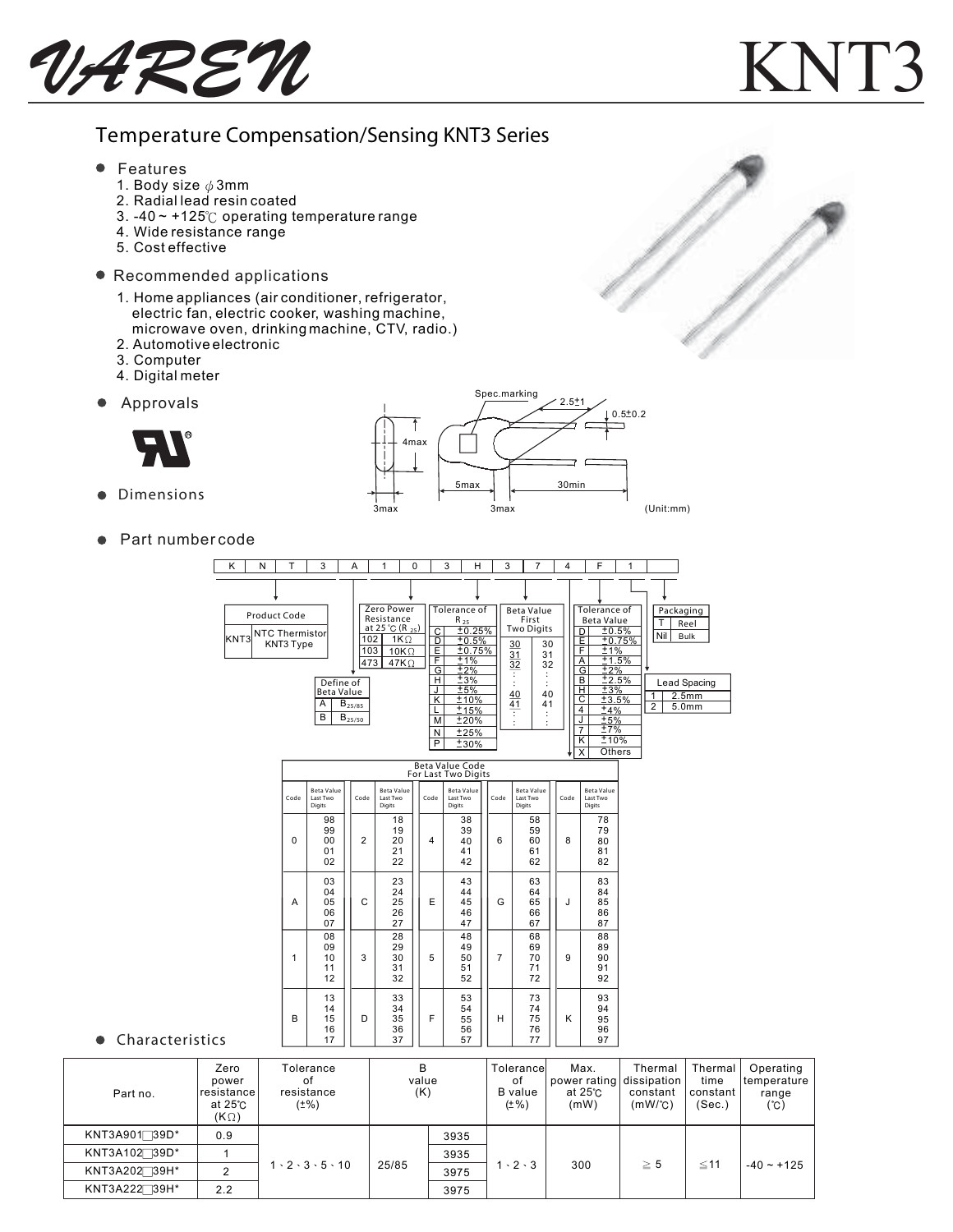

 $\cdot$ 



| Part no.                  | Zero<br>power<br>resistance<br>at $25^\circ$ C<br>$(K \Omega)$ | Tolerance<br>of<br>resistance<br>$(\pm\%)$ | B<br>value<br>(K) |      | Tolerancel<br>of<br><b>B</b> value<br>(± %) | Max.<br>power rating dissipation<br>at 25°C<br>(mW) | Thermal<br>constant<br>$(mW)^{\circ}C$ | Thermal<br>time<br>constant<br>(Sec.) | Operating<br>temperature<br>range<br>(C) |
|---------------------------|----------------------------------------------------------------|--------------------------------------------|-------------------|------|---------------------------------------------|-----------------------------------------------------|----------------------------------------|---------------------------------------|------------------------------------------|
| KNT3A272 <sup>39H*</sup>  | 2.7                                                            |                                            |                   | 3975 |                                             |                                                     | $\geq 5$                               | $\leq$ 11                             | $-40 - +125$                             |
| KNT3A302 <sup>39H*</sup>  | 3                                                              |                                            | 25/85             | 3975 |                                             | 300                                                 |                                        |                                       |                                          |
| KNT3A332 <sup>39H*</sup>  | 3.3                                                            |                                            |                   | 3975 |                                             |                                                     |                                        |                                       |                                          |
| KNT3A472739H*             | 4.7                                                            |                                            |                   | 3975 |                                             |                                                     |                                        |                                       |                                          |
| KNT3A502 <sup>39H*</sup>  | 5                                                              |                                            |                   | 3975 |                                             |                                                     |                                        |                                       |                                          |
| KNT3A682 <sup>39H*</sup>  | 6.8                                                            |                                            |                   | 3975 |                                             |                                                     |                                        |                                       |                                          |
| KNT3A103 <sup>34D*</sup>  | 10                                                             | $1 \cdot 2 \cdot 3 \cdot 5 \cdot 10$       |                   | 3435 |                                             |                                                     |                                        |                                       |                                          |
| KNT3A103 <sup>-374*</sup> | 10                                                             |                                            |                   | 3740 |                                             |                                                     |                                        |                                       |                                          |
| KNT3A103 <sup>39H*</sup>  | 10                                                             |                                            |                   | 3975 |                                             |                                                     |                                        |                                       |                                          |
| KNT3A123 <sup>374*</sup>  | 12                                                             |                                            |                   | 3740 |                                             |                                                     |                                        |                                       |                                          |
| KNT3A1537374*             | 15                                                             |                                            |                   | 3740 | $1 \cdot 2 \cdot 3$                         |                                                     |                                        |                                       |                                          |
| KNT3A203 374*             | 20                                                             |                                            |                   | 3740 |                                             |                                                     |                                        |                                       |                                          |
| KNT3A223 374*             | 22                                                             |                                            |                   | 3740 |                                             |                                                     |                                        |                                       |                                          |
| KNT3A3337409*             | 33                                                             |                                            |                   | 4090 |                                             |                                                     |                                        |                                       |                                          |
| KNT3A473 409*             | 47                                                             |                                            |                   | 4090 |                                             |                                                     |                                        |                                       |                                          |
| KNT3A6837419*             | 68                                                             |                                            |                   | 4190 |                                             |                                                     |                                        |                                       |                                          |
| KNT3A104 <sup>-419*</sup> | 100                                                            |                                            |                   | 4190 |                                             |                                                     |                                        |                                       |                                          |
| KNT3A154 <sup>437*</sup>  | 150                                                            |                                            |                   | 4370 |                                             |                                                     |                                        |                                       |                                          |
| KNT3A224 <sup>437*</sup>  | 220                                                            |                                            |                   | 4370 |                                             |                                                     |                                        |                                       |                                          |
| KNT3A334 <sup>457*</sup>  | 330                                                            |                                            |                   | 4570 |                                             |                                                     |                                        |                                       |                                          |
| KNT3A474 <sup>457*</sup>  | 470                                                            |                                            |                   | 4570 |                                             |                                                     |                                        |                                       |                                          |

Note 1: = Tolerance of resistance Note 2: \* = Tolerance of B value

 $\bullet$ R-T characteristic curve (representative)